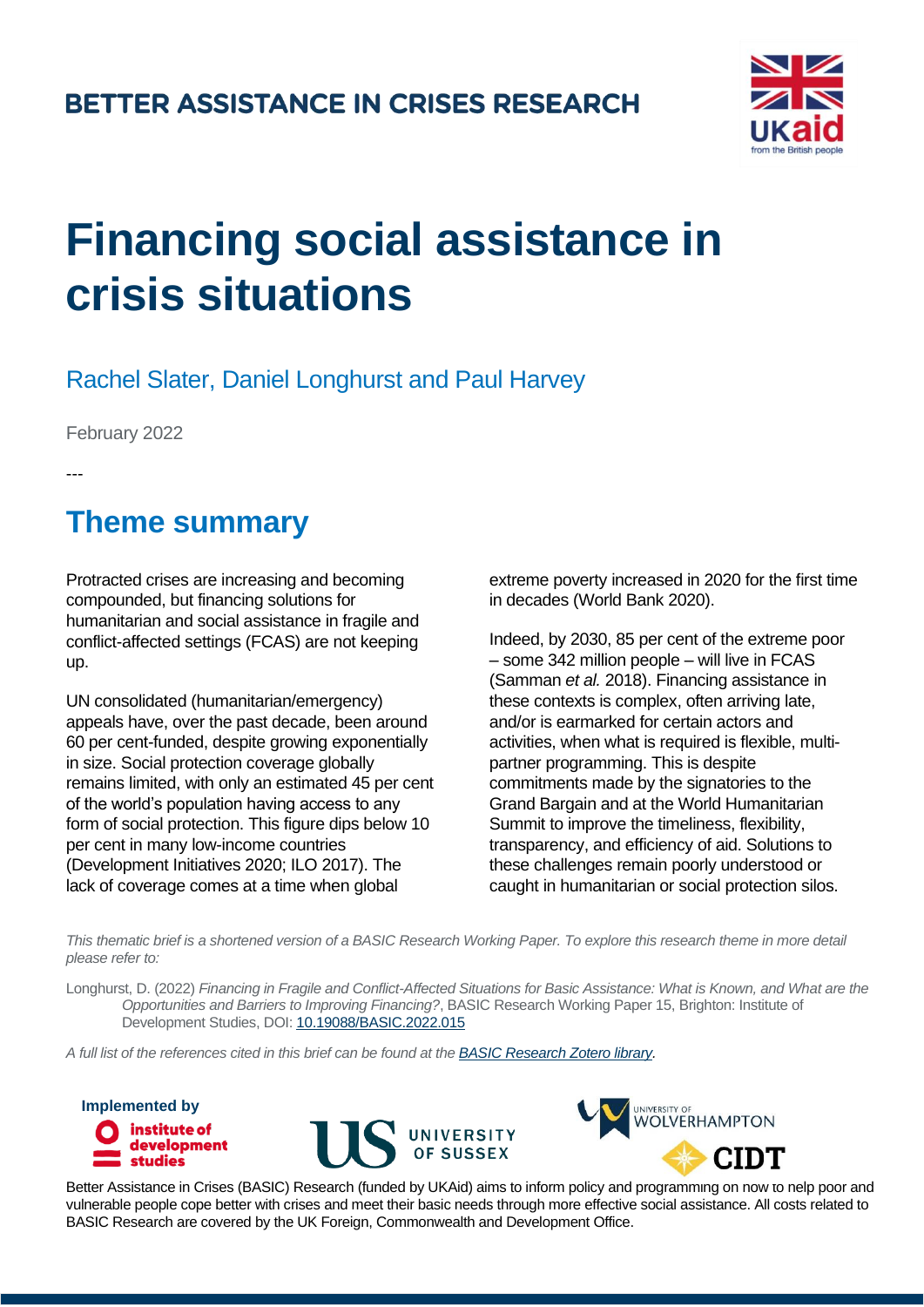# **State of the evidence and debate**

The terrain is shifting rapidly. There has been an increased focus in recent years on crisis and risk financing as part of high-level reform agendas, and an increase in the range of innovative financial instruments available to finance crises. This has resulted in new actors, avenues, approaches, and instruments, as the table sets out:

|                            | <b>Actors</b>                                                                                                                                                                                                                                                                                                                                            | <b>Avenues</b>                                                                                                                                                                                                                                                                                                                                                                                                                                                        | <b>Approaches</b>                                                                                                                                                                                                                                                                                                                                                                                | <b>Instruments</b>                                                                                                                                                                                                                                                                                                                                                                                                  |
|----------------------------|----------------------------------------------------------------------------------------------------------------------------------------------------------------------------------------------------------------------------------------------------------------------------------------------------------------------------------------------------------|-----------------------------------------------------------------------------------------------------------------------------------------------------------------------------------------------------------------------------------------------------------------------------------------------------------------------------------------------------------------------------------------------------------------------------------------------------------------------|--------------------------------------------------------------------------------------------------------------------------------------------------------------------------------------------------------------------------------------------------------------------------------------------------------------------------------------------------------------------------------------------------|---------------------------------------------------------------------------------------------------------------------------------------------------------------------------------------------------------------------------------------------------------------------------------------------------------------------------------------------------------------------------------------------------------------------|
| Opportunities              | New configurations of<br>actors have emerged,<br>including the private sector,<br>humanitarian and<br>development agencies,<br>and international financial<br>institutions.                                                                                                                                                                              | New avenues to better<br>finance crisis situations<br>have opened up in the<br>past decade, such as<br>through disaster risk<br>finance, shock-<br>responsive social<br>protection, the<br>Comprehensive Refugee<br>Response Framework<br>(CRRF), and the World<br>Bank's IDA sub-window<br>for refugees.                                                                                                                                                             | Approaches have<br>broadened beyond<br>response to anticipatory<br>action measures and risk<br>financing approaches in<br>the humanitarian sector;<br>and the potential for<br>climate finance,<br>especially adaptation and<br>loss and damage finance,<br>to support resilience and<br>shock-responsive<br>approaches in fragile<br>contexts.                                                  | International financial<br>institutions are<br>developing a growing<br>range of financial<br>products and<br>mechanisms adapted to<br>fragile contexts, including<br>grants and contingent<br>loans, pre- and post-<br>crisis.                                                                                                                                                                                      |
| Challenges and constraints | Overall official<br>development assistance<br>(ODA) is dominated by<br>bilateral flows, but this is<br>not the case for the social<br>protection sector, where 69<br>per cent of ODA was<br>provided by multilateral<br>agencies in 2019, a share<br>which has increased<br>steadily over the past<br>decade.                                            | While globally, social<br>protection is funded<br>domestically (through<br>taxation, deficit financing,<br>and contributory social<br>insurance), low-income<br>countries, especially<br>those affected by conflict,<br>are highly dependent on<br>external ODA and other<br>donor funding for<br>systems development<br>and implementation. Due<br>to limited domestic<br>resource mobilisation,<br>capacity programming is<br>externally funded and off-<br>budget. | Despite the focus on<br>adaptation and ex-ante<br>responses, very little<br>climate finance is<br>understood to be<br>channelled to the social<br>protection sector. For<br>climate finance delivered<br>through bilateral and<br>multilateral agencies,<br>there is anecdotal<br>evidence of more funding<br>going to social protection,<br>albeit with limited levels<br>of detailed evidence. | Experience with ex-ante<br>risk financing instruments<br>is heavily skewed<br>towards climate shocks.<br>While in theory ex-ante<br>risk financing principles<br>and instruments can be<br>applied to different types<br>of shocks, in practice<br>there are a limited<br>number of institutions that<br>offer ex-ante risk finance<br>instruments applicable to<br>contexts of conflict or<br>forced displacement. |
|                            | Despite the Grand Bargain<br>signatory donors<br>committing to channel at<br>least 25 per cent of<br>international humanitarian.<br>assistance to local and<br>national actors by 2020,<br>progress has stalled. In<br>2019, this figure stood at<br>2.1 per cent<br>(US\$444 million),<br>decreasing from 3.5 per<br>cent (US\$782 million) in<br>2018. | Most assistance to the<br>refugee populations still<br>flows outside national<br>government systems.<br>This leaves an adequate<br>roadmap to harmonise<br>fractured responses to<br>displacement and to link<br>or transition to national<br>systems and services.                                                                                                                                                                                                   | During the Covid-19<br>pandemic, evidence<br>shows that countries<br>were able to mobilise<br>domestic or international<br>resources to respond to<br>the pandemic, though in<br>the majority of cases this<br>has proven to be the<br>reallocation of budgets as<br>opposed to sourcing new<br>financial sources<br>(Longhurst et al. 2021;<br>Beazley et al. 2021).                            | New instruments to tackle<br>the refugee crisis are<br>emerging but are heavily<br>focused on middle-<br>income countries hosting<br>large refugee<br>populations, for example,<br>the Global Concessional<br><b>Financing Facility that</b><br>provides concessional<br>financing in Lebanon,<br>Jordan, Colombia and<br>Ecuador.                                                                                  |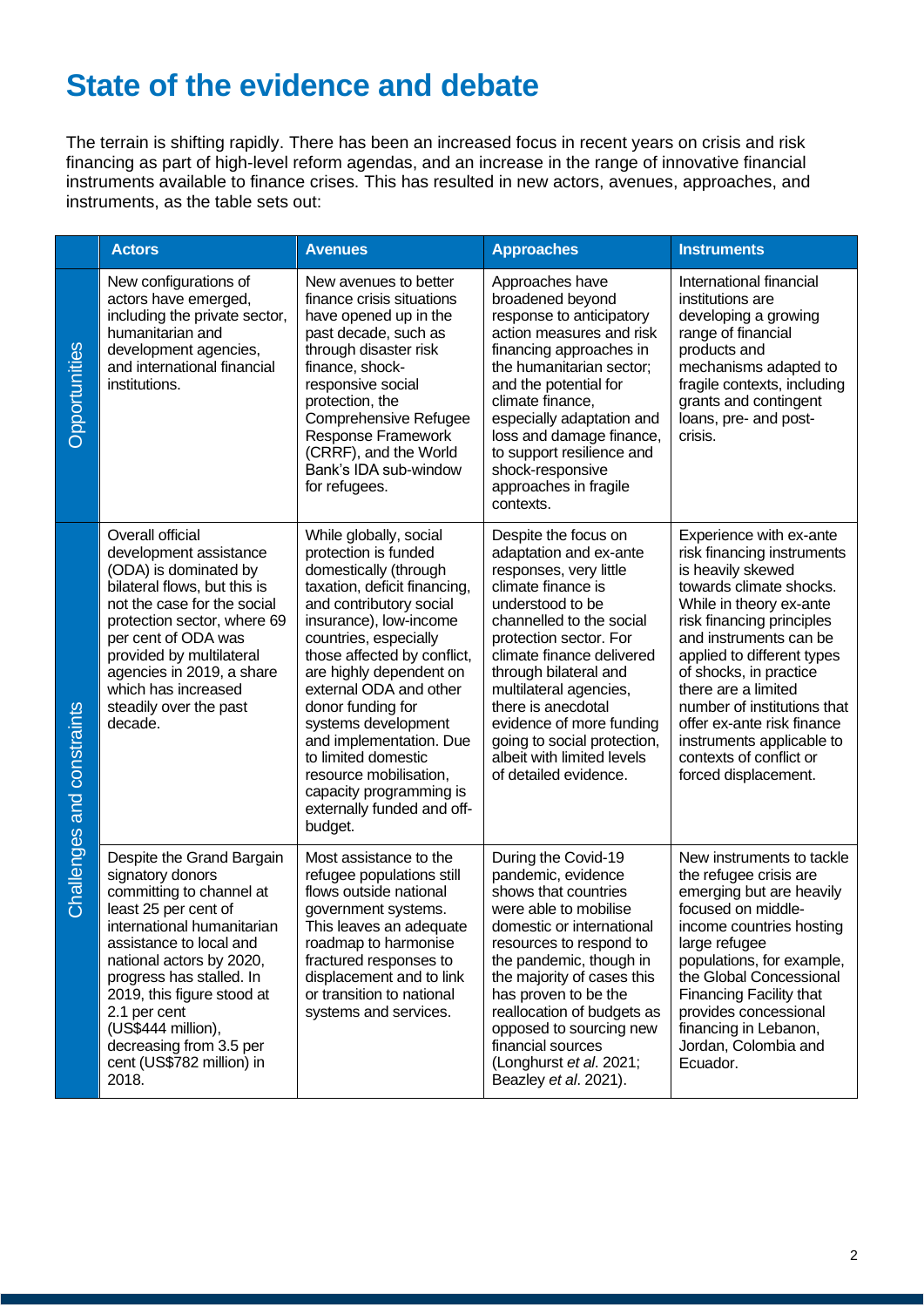# **Gaps in the evidence**

Some of the emerging avenues, approaches and instruments identified hold substantial potential, and are being rolled out in numerous, generally peaceful and stable contexts. However, the instruments face a series of challenges in FCAS.

*Technical:*

- The needs and capacity gaps in government and specialised agencies to source and manage social assistance financing via different avenues and instruments are poorly understood.
- The benefits, drawbacks, and entry points for more sustained financing of social assistance are understood in theory but not in practice, in specific countries, with particular types of crises, with distinct dimensions.
- Better knowledge is required on why certain financial instruments, in isolation or combination, succeed or fail in particular situations.
- Effective cooperation and coordination among an increasingly large range of actors requires better identification of the layering and pooling of risk within finance instruments, alongside improved understanding of who owns – and should 'own' – risk in specific instruments.

*Political*:

- Scope for reform and expansion of social assistance financing moving towards more nationally led and sustainable sources depends fundamentally on national and global politics; and on the willingness of donor and crisis-affected governments to prioritise investment in social assistance, and to develop the public financial management systems to enable reform and use of a wider range of financing instruments. All this is poorly understood in situations of protracted crisis.
- A lack of data and evidence persists on financing flows in protracted crises and what instruments can help overcome problems with timeliness and alignment with national systems, while not creating a saturation and capacity challenge at country and sub-national level.
- Existing studies of financing in situations of protracted crises tend to focus very little on domestic financing and resource allocation (despite this being an important element in the Middle East (Figure 1), or on the politics (at national level, and among actors) that drive decisions to resource social assistance.

#### **Figure 1: Expenditure on social protection (excl. health and consumption subsidies), 2020 or most recent data**



Source: ILO 2021 *Note:* Somalia – no data available